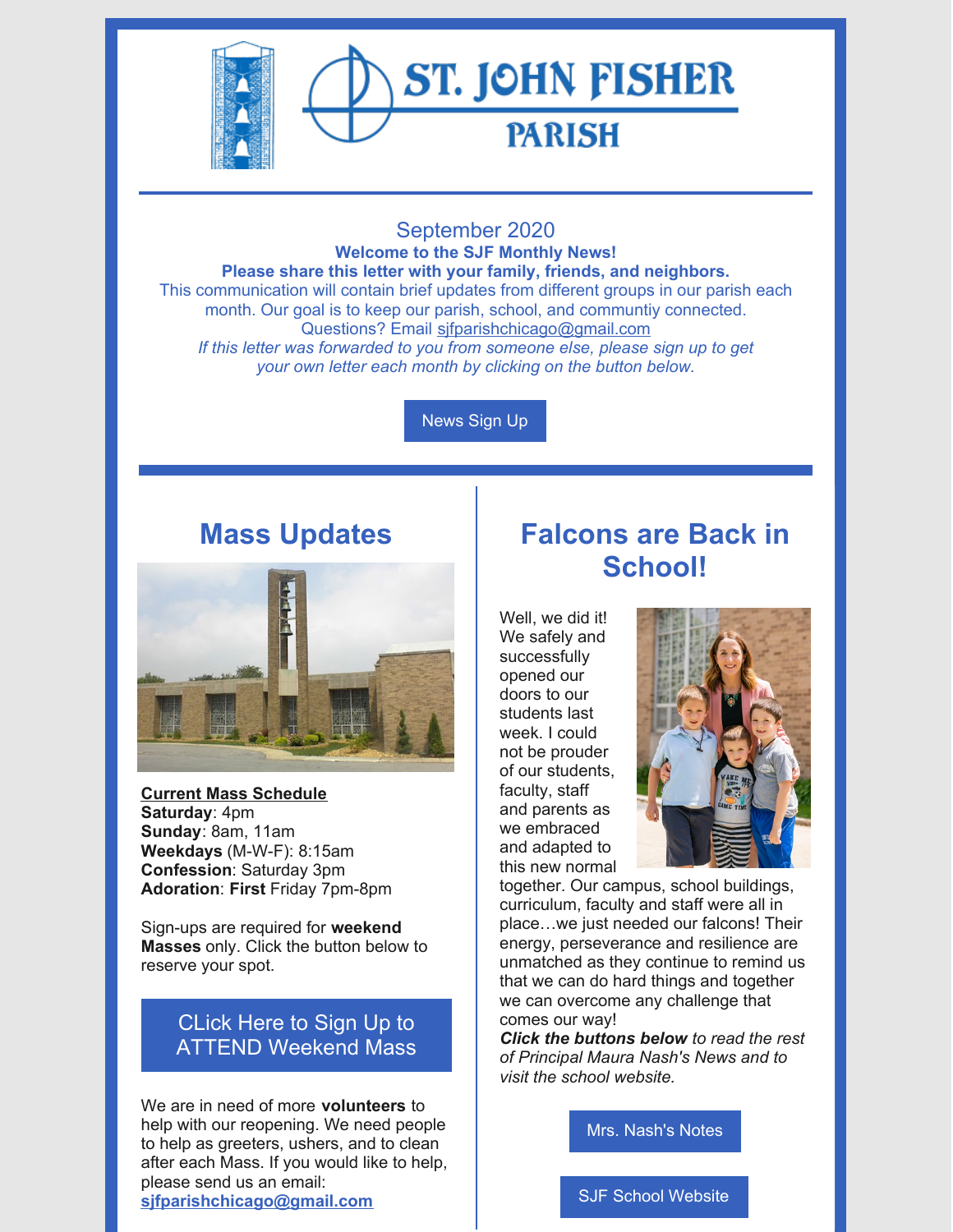#### **Join the Falcon Flower Growers**

The "Falcon Flower Growers" is an all-volunteer club for anyone who enjoys fresh air, getting their hands dirty, and seeing their hard work blossom for all to appreciate. **No skills necessary. Volunteer hours are very flexible.**

The group has been busy beautifying the grounds. This includes trash pick up, fixing stones around bell tower, trimming bushes, pulling weeds, and planting perennials in flower box at 103rd and Washtenaw and around church. There's even a pumpkin patch growing behind bell tower.



The group will also do outdoor decorations during the year. It is planning to develop an area for family pictures for graduations, First Communions, etc.

If anyone wants to donate perennials or help plant, all are welcome! Current gardeners include Chas Hayes, Erin Hassan, Elizabeth Weber, Amy Pilafas, Mary Blake, Jackie Long,and Kate Keller.

For more information, Contact Chas Hayes at [chas.hayes@gmail.com](mailto:chas.hayes@gmail.com)

### **Pro Labore Dei Needs Grocery Donations**

Pro Labore Dei continues to work for those in need in the Robbins, Blue Island, and Posen areas. We continue to **collect groceries every Saturday morning** between 10:30 and 11:00 in the SJF parking lot. School supplies and toiletries are appreciated, too. Pick ups can also be arranged.

If you are unsure of what to donate, think in terms of a day of meals: cereal, pancake mix, syrup, peanut butter, jelly, cheese, bread, pasta, marinara, potato mix, hot dogs, canned vegetables, fruit, cookies, cake mixes.



A little bit of something from you is an awful lot to somebody in need. Thank you all so much for your thoughtfulness and generosity! For more information contact Pam O'Mara 773-612-0281.



### **Holy Name Society**

Our Holy Name Society will be having their **Meet and Greet** at **Cork and Kerry on 10/1**. This will be the Meet and Greet where you can sign up and pay your annual dues (\$30). The meeting will start at 7pm. If you have any questions, you can email Dave Cahill @ [SJFHNS@gmail.com](mailto:SJFHNS@gmail.com).

### **Youth Ministry Wants Your Discs!**

**Bring us your old discs** (CDs, DVDs, BluRays, Video Games, etc.)